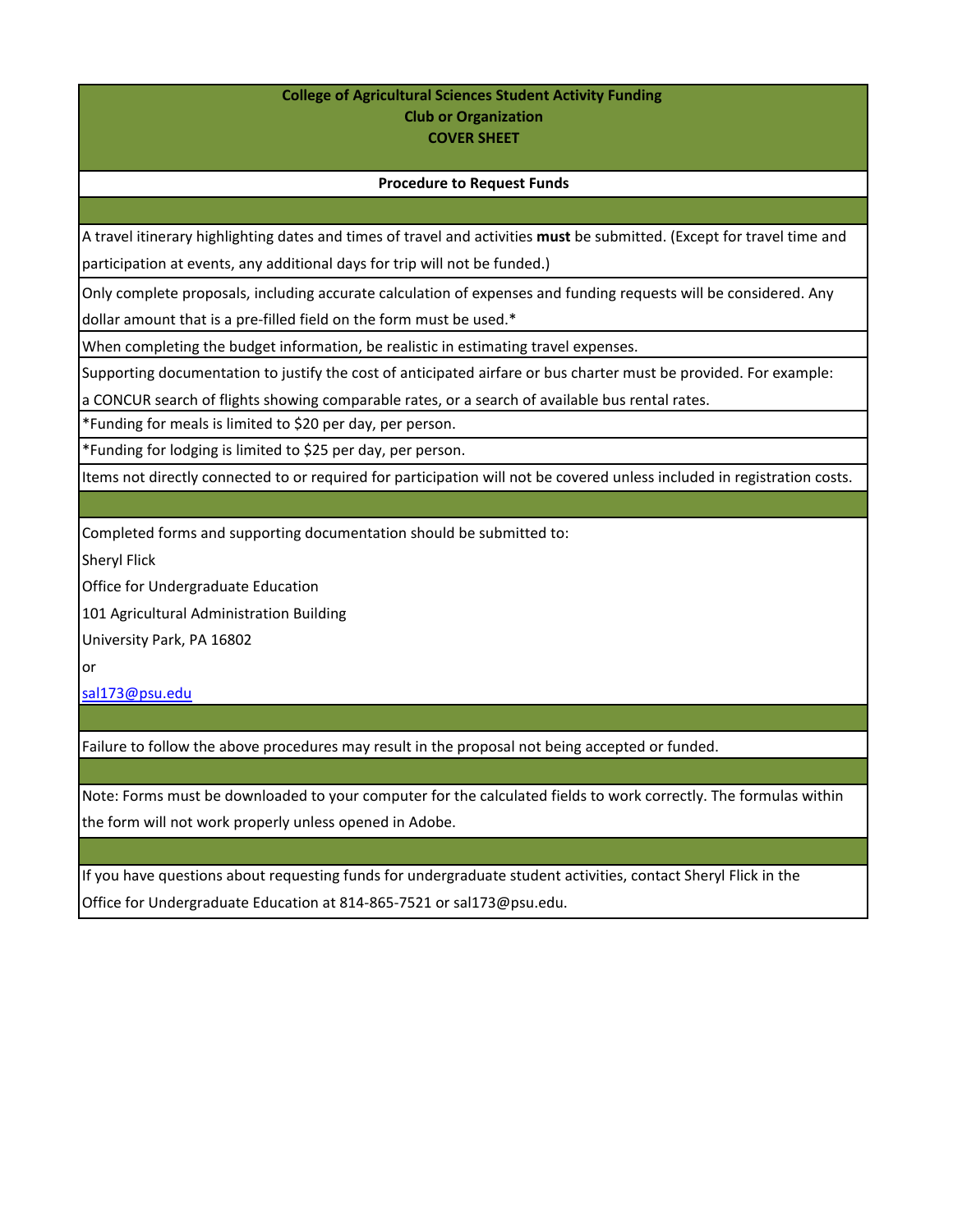| <b>College of Agricultural Sciences Student Activity Funding</b><br><b>Club or Organization</b><br><b>PROPOSAL FORM</b><br>Attach typed documents if additional space is needed. Handwritten forms will not be accepted. |                         |                                                    |                    |  |  |  |  |  |
|--------------------------------------------------------------------------------------------------------------------------------------------------------------------------------------------------------------------------|-------------------------|----------------------------------------------------|--------------------|--|--|--|--|--|
| Name of Club or Organization:                                                                                                                                                                                            |                         |                                                    | ASA Acct #:        |  |  |  |  |  |
| Name of Person Submitting:                                                                                                                                                                                               |                         | Email:                                             |                    |  |  |  |  |  |
| Title of Event:                                                                                                                                                                                                          |                         |                                                    |                    |  |  |  |  |  |
| Location of Event:                                                                                                                                                                                                       |                         | Date(s) of Event:                                  |                    |  |  |  |  |  |
| Description of Event (include copy of brochure if available):                                                                                                                                                            |                         | <b>Travel Itinerary Included in Documentation:</b> |                    |  |  |  |  |  |
|                                                                                                                                                                                                                          |                         |                                                    |                    |  |  |  |  |  |
| Name of Faculty/Staff Adviser:                                                                                                                                                                                           |                         | Email:                                             | Phone:             |  |  |  |  |  |
| Faculty/Staff Adviser Signature:                                                                                                                                                                                         |                         |                                                    | Date:              |  |  |  |  |  |
| Club President's Name:                                                                                                                                                                                                   |                         | Email:                                             | Phone:             |  |  |  |  |  |
| Club Treasurer's Name:                                                                                                                                                                                                   |                         | Email:                                             | Phone:             |  |  |  |  |  |
| <b>Student Participants</b> (Must be undergraduate and enrolled in the College of Ag Sciences with a cumulative GPA of at least 2.0)                                                                                     |                         |                                                    |                    |  |  |  |  |  |
| Name(s):                                                                                                                                                                                                                 | PSU E-mail ID (xyz123): | Major:                                             | Semester Standing: |  |  |  |  |  |
|                                                                                                                                                                                                                          |                         |                                                    |                    |  |  |  |  |  |
|                                                                                                                                                                                                                          |                         |                                                    |                    |  |  |  |  |  |
|                                                                                                                                                                                                                          |                         |                                                    |                    |  |  |  |  |  |
|                                                                                                                                                                                                                          |                         |                                                    |                    |  |  |  |  |  |
|                                                                                                                                                                                                                          |                         |                                                    |                    |  |  |  |  |  |
|                                                                                                                                                                                                                          |                         |                                                    |                    |  |  |  |  |  |
|                                                                                                                                                                                                                          |                         |                                                    |                    |  |  |  |  |  |
|                                                                                                                                                                                                                          |                         |                                                    |                    |  |  |  |  |  |
|                                                                                                                                                                                                                          |                         |                                                    |                    |  |  |  |  |  |
| Justification for attendance and sponsorship: (include how club members prepare for event)                                                                                                                               |                         |                                                    |                    |  |  |  |  |  |
|                                                                                                                                                                                                                          |                         |                                                    |                    |  |  |  |  |  |
|                                                                                                                                                                                                                          |                         |                                                    |                    |  |  |  |  |  |